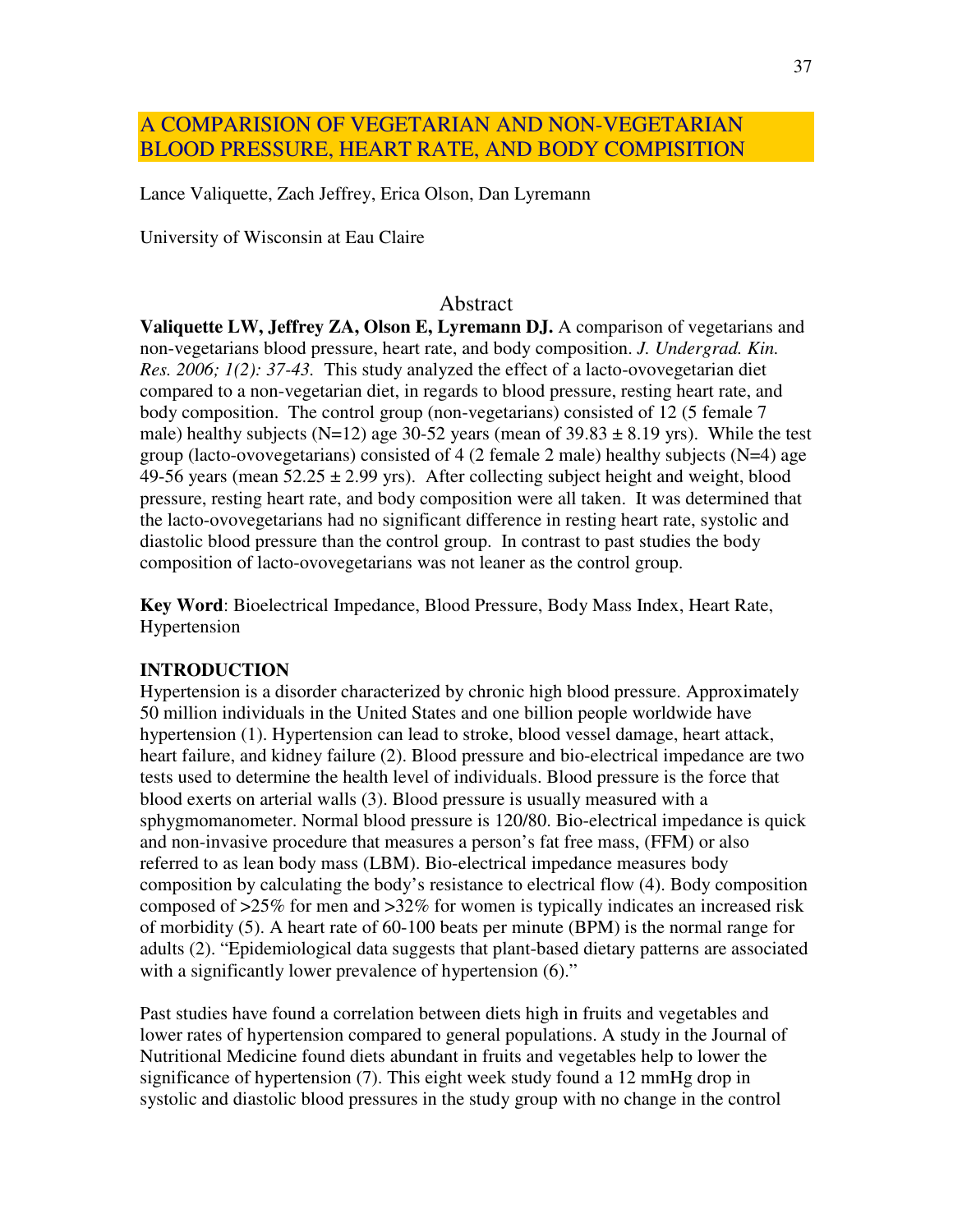group (7). A 2003 study found that vegetable-based diets are associated by lower instances of hypertension and cardiovascular disease (6).

The purpose of this study is to compare the blood pressure, resting heart rate, and body composition of lacto-ovovegetarians to non-vegetarians. The hypothesis of this research study is that the lacto-ovovegetarians will have lower blood pressure, leaner bodies, and a lower resting heart rate compared to their omnivore peers.

## **METHODS**

## **Subjects**

The subjects in this study are divided into two groups; the control group is made up of 30-60 year old adult non-smoking, low to average levels of training with a non-vegetarian diet. The test group is made up of 30-60 year old adult non-smoking; low to average levels of training that are lacto-ovovegetarians. All subjects were disqualified from participation if they were on any kind of blood pressure medication, and have given informed consent. This study was approved by the University of Wisconsin Eau Claire.

## **Table 1. Descriptive Statistics of Control Group Subjects (mean ± SD)**

|               | <b>Minimum</b> | <b>Maximum</b> | <b>Mean</b> | ${\bf SD}$ |
|---------------|----------------|----------------|-------------|------------|
| Age           | 30             | 52             | 39.83       | 8.19       |
| <b>Height</b> | 156            | 188            | 175         | 10.27      |
| Weight        | 53.18          | 13.18          | 78.82       | 19.89      |

## **Table 2. Descriptive Statistics of Test Group Subjects (mean ± SD)**

|               |  | <b>Minimum</b> | <b>Maximum</b> | <b>Mean</b> | ${\bf SD}$ |  |
|---------------|--|----------------|----------------|-------------|------------|--|
| <b>Age</b>    |  | 56             | 49             | 52.25       | 2.99       |  |
| <b>Height</b> |  | 163.50         | 188.50         | 174.25      | 10.60      |  |
| Weight        |  | 62.27          | 102.27         | 73.41       | 19.33      |  |

## **Instrumentation**

### Blood pressure

Requested subjects will refrain from eating and any kind of strenuous activity for one hour prior to having blood pressure taken. Subjects were measured throughout the day. Blood pressure was measured with a sphygmomanometer. When subjects arrived at physiology lab, they were asked to sit for 10 minutes prior to testing to ensure their blood pressure wasn't elevated due to external stresses. Blood pressure was then taken 2 times for accuracy with a one minute interval between each test. The left arm of subjects was used for blood pressure reading.

## Heart Rate

Subjects' heart rate was measured directly after blood pressure tests were administered. Heart rate was determined by a 30 second count multiplied by two. The heart rate was counted using the distal pulse.

## Body Composition

Bioelectrical impedance (BIA) was utilized to measure the subjects' body composition. Two BIA instruments were used in measuring body composition, a handheld model (Body Logic model HBF-306BL body fat analyzer) and a standing model (Tanita Body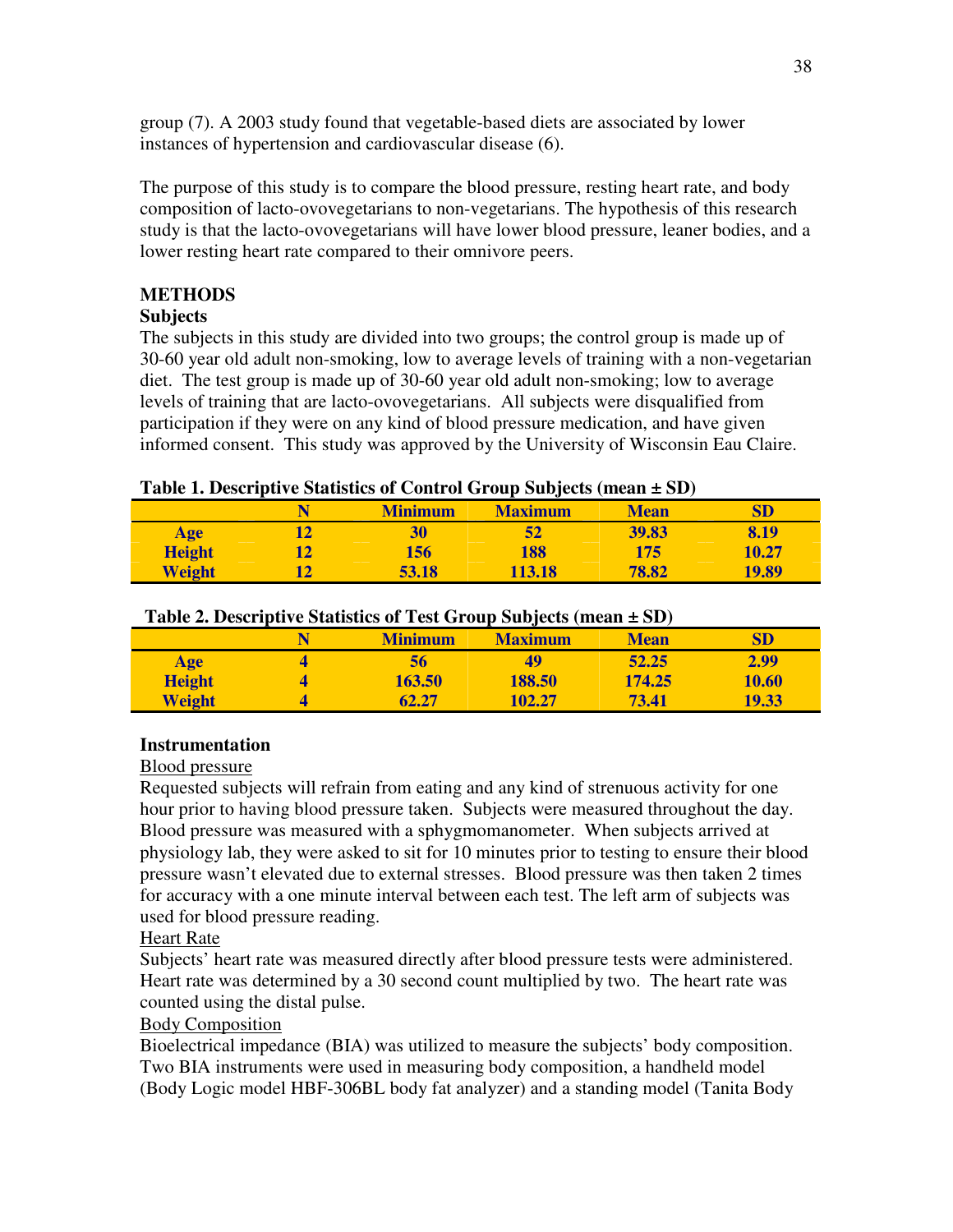TBF-522 Composition Analyzer/ Scale). Subjects' weight and height were measure with minimal clothes and no shoes or socks.

## **Procedures**

Contacted subjects were asked to follow these guidelines: no food or drink an hour prior, refrain from caffeinated drinks the day of test, wear/bring minimal clothing (ex. T-shirt, running shorts, swim suit), refrain from alcohol consumption 24 hours prior to test, urinate before test, and no strenuous exercising the day of testing. Subjects were asked to complete a questionnaire. A 30 minutes time slot was asked of each subject.

## **Statistical analysis**

This study compared a lacto-ovovegetarian to a non-vegetarian diet using independent sample t-test. We compared diastolic, systolic, body composition, and heart rate data to determine if a lacto-ovovegetarian diet is healthier than a non-vegetarian diet. The sample size was determined by the number of subject we could find to participate in the study.

Dependent variable

The dependent variables are blood pressure, body composition, and heart rate. Independent Variable

The independent variable is a lacto-ovovegetarian vs. non-vegetarian diet.

## **RESULTS**



#### **Tanita Body Composition**

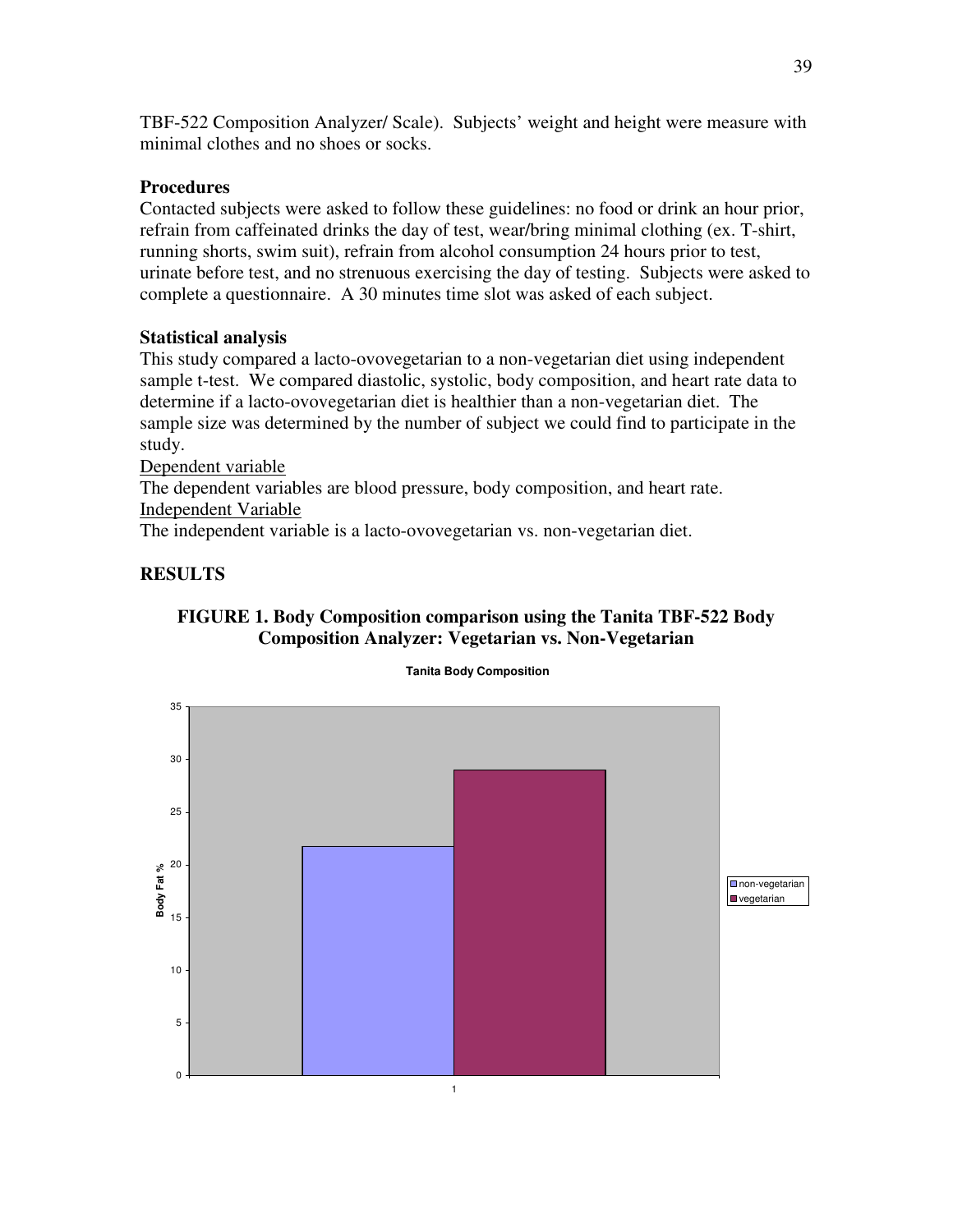### **No Significant differences:**

The was no significant difference in body composition between the lacto-ovovegetarian group (M=29.0) and the non-vegetarian group (M=21.7), t (14) = -1.33, p>0.05

# **FIGURE 2. Body Composition comparison using the Body Logic (HBF-306BL) Body Composition Analyzer: Vegetarian vs. Non-Vegetarian**



### **No Significant differences:**

The was no significant difference in body composition between the lacto-ovovegetarian group (M= 26.1) and the non-vegetarian group (M= 23.2), t (14) = .851, p>0.05

## **FIGURE 3. Systolic blood pressure: Vegetarian vs. Non-Vegetarian**

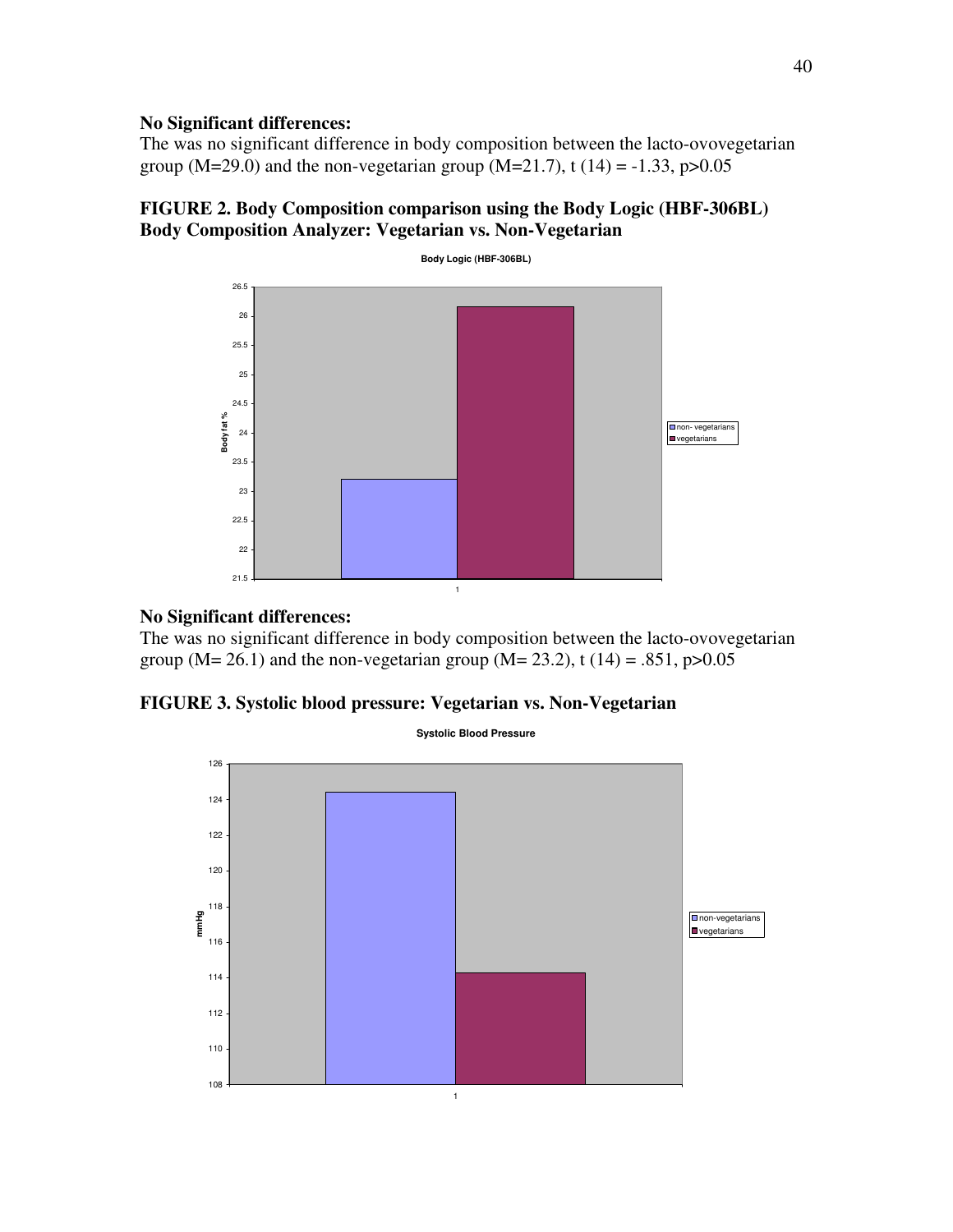### **No Significant differences:**

The was no significant difference in systolic blood pressure between the lactoovovegetarian group (M= 114) and the non-vegetarian group (M= 124), t (14) = 1.797, p>0.05





### **No Significant differences:**

The was no significant difference in diastolic blood pressure between the lactoovovegetarian group ( $M = 74.5$ ) and the non-vegetarian group ( $M = 79.9$ ), t (14) = 1.062, p>0.05

## **FIGURE 5. Heart rate: Vegetarian vs. Non-vegetarian**

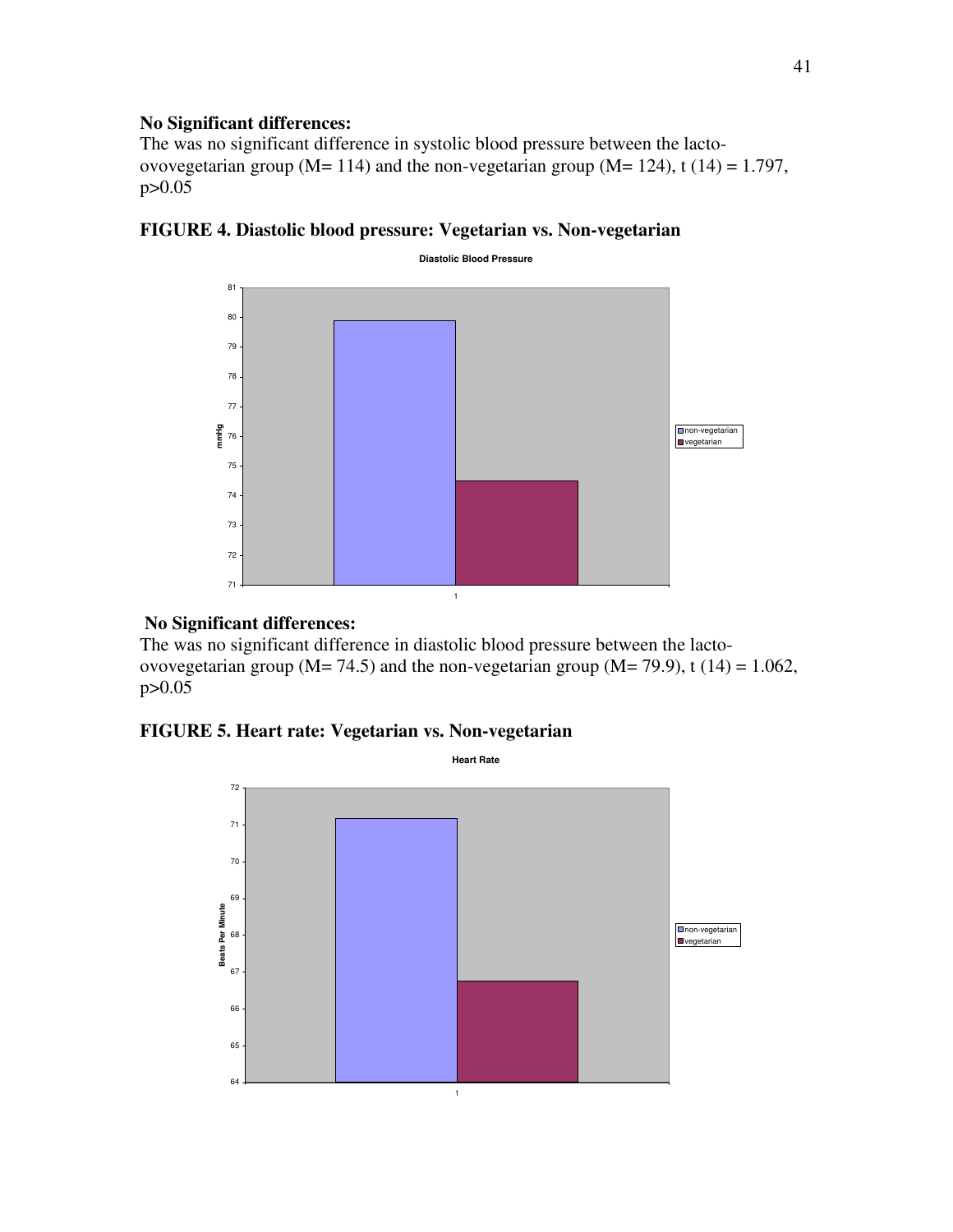#### **No Significant differences:**

The was no significant difference in heart rate between the lacto-ovovegetarian group  $(M= 66.7)$  and the non-vegetarian group  $(M= 71.1)$ , t  $(14) = .523$ , p $>0.05$ 

#### **DISCUSSION**

The main objective of our study was to determine if a vegetarian diet led to lower blood pressure, a healthier body composition, and a lower heart rate. This study found no significant difference in systolic and diastolic blood pressure between the vegetarians and non-vegetarians. The blood pressure readings contradict past studies that have found that plant-based diets are associated with a significantly lower prevalence of hypertension (6). Our findings of similar blood pressure in the subjects with higher body weight contradicts past studies that found lower body weight is associated with lower blood pressure (8, 9). Our study focused on different body compositions instead of overall body weight. Individuals can weigh the same in kilograms, but have body compositions that are very dissimilar. Other past studies have found that vegetarians are leaner and have lower body weights than non-vegetarians (10). However, we found just the opposite. The vegetarians in our study averaged 2.9 % to 7.3% higher body fat than the non-vegetarians in the study; the 2.9% average body fat difference was using the Bio Logic handheld BIA instrument. The 7.3% average body fat difference was using the Tanita Body composition analyzer which has been found to be an accurate alternative to underwater weighing (11).

#### **Assumption and Limitations**

One limitation of the study was that we hoped to find more subjects. We came into the study thinking the BIA instruments were calibrated and would have similar results. Future research could be focused on the accuracy of two BIA methods. Other limitations were relying on the subjects actually being vegetarians and not attaining subjects of similar activity levels.

#### **Interpretation of Findings**

Our findings showed that vegetarians did not demonstrate a significant difference in body composition, heart rate, systolic blood pressure, and diastolic blood pressure compared to non-vegetarians. Possible explanations for the similar findings can include a more physically active non-vegetarian group, genetic predisposition for high or low blood pressure among subjects, or anxiety to having blood pressure, heart rate and weight measured. The small numbers of subjects in each group could lead to inaccurate means test means.

#### **CONCLUSIONS**

The purpose of our study was to determine if adults can improve their heart rate, systolic and diastolic blood pressure, and body composition by choice of diet. Looking at our findings a vegetarian diet does not produce significant differences in blood pressure, body composition or resting heart rate. The findings could be used to by those wanting to promote red meat as a healthy source of protein although numerous studies have found red meat to not be healthiest protein resource. There are a number of different versions of a vegetarian diet; some may be healthier than others. The lacto-ovovegetarian diet may have contributed to the similar research data among the two groups; dairy products